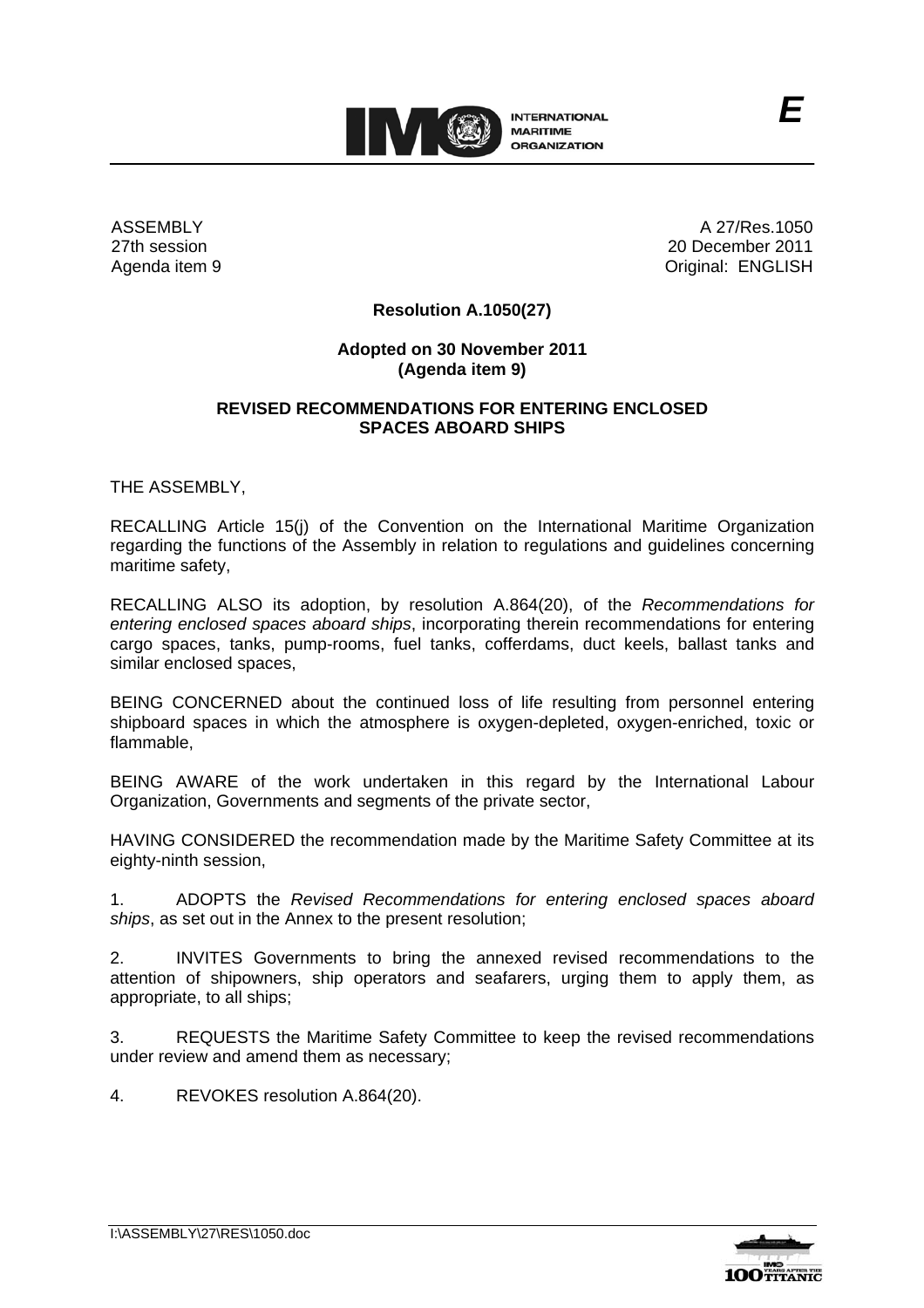#### Annex

### **REVISED RECOMMENDATIONS FOR ENTERING ENCLOSED SPACES ABOARD SHIPS**

### **PREAMBLE**

The objective of these recommendations is to encourage the adoption of safety procedures aimed at preventing casualties to ships' personnel entering enclosed spaces where there may be an oxygen-deficient, oxygen-enriched, flammable and/or toxic atmosphere.

Investigations into the circumstances of casualties that have occurred have shown that accidents on board ships are in most cases caused by an insufficient knowledge of, or disregard for, the need to take precautions rather than a lack of guidance.

The following practical recommendations apply to all types of ships and provide guidance to ship operators and seafarers. It should be noted that on ships where entry into enclosed spaces may be infrequent, for example, on certain passenger ships or small general cargo ships, the dangers may be less apparent, and accordingly there may be a need for increased vigilance.

The recommendations are intended to complement national laws or regulations, accepted standards or particular procedures which may exist for specific trades, ships or types of shipping operations.

It may be impracticable to apply some recommendations to particular situations. In such cases, every endeavour should be made to observe the intent of the recommendations, and attention should be paid to the risks that may be involved.

### **1 INTRODUCTION**

The atmosphere in any enclosed space may be oxygen-deficient or oxygen-enriched and/or contain flammable and/or toxic gases or vapours. Such unsafe atmospheres could also subsequently occur in a space previously found to be safe. Unsafe atmospheres may also be present in spaces adjacent to those spaces where a hazard is known to be present.

## **2 DEFINITIONS**

- 2.1 *Enclosed space* means a space which has any of the following characteristics:
	- .1 limited openings for entry and exit;
	- .2 inadequate ventilation; and
	- .3 is not designed for continuous worker occupancy,

and includes, but is not limited to, cargo spaces, double bottoms, fuel tanks, ballast tanks, cargo pump-rooms, cargo compressor rooms, cofferdams, chain lockers, void spaces, duct keels, inter-barrier spaces, boilers, engine crankcases, engine scavenge air receivers, sewage tanks, and adjacent connected spaces. This list is not exhaustive and a list should be produced on a ship-by-ship basis to identify enclosed spaces.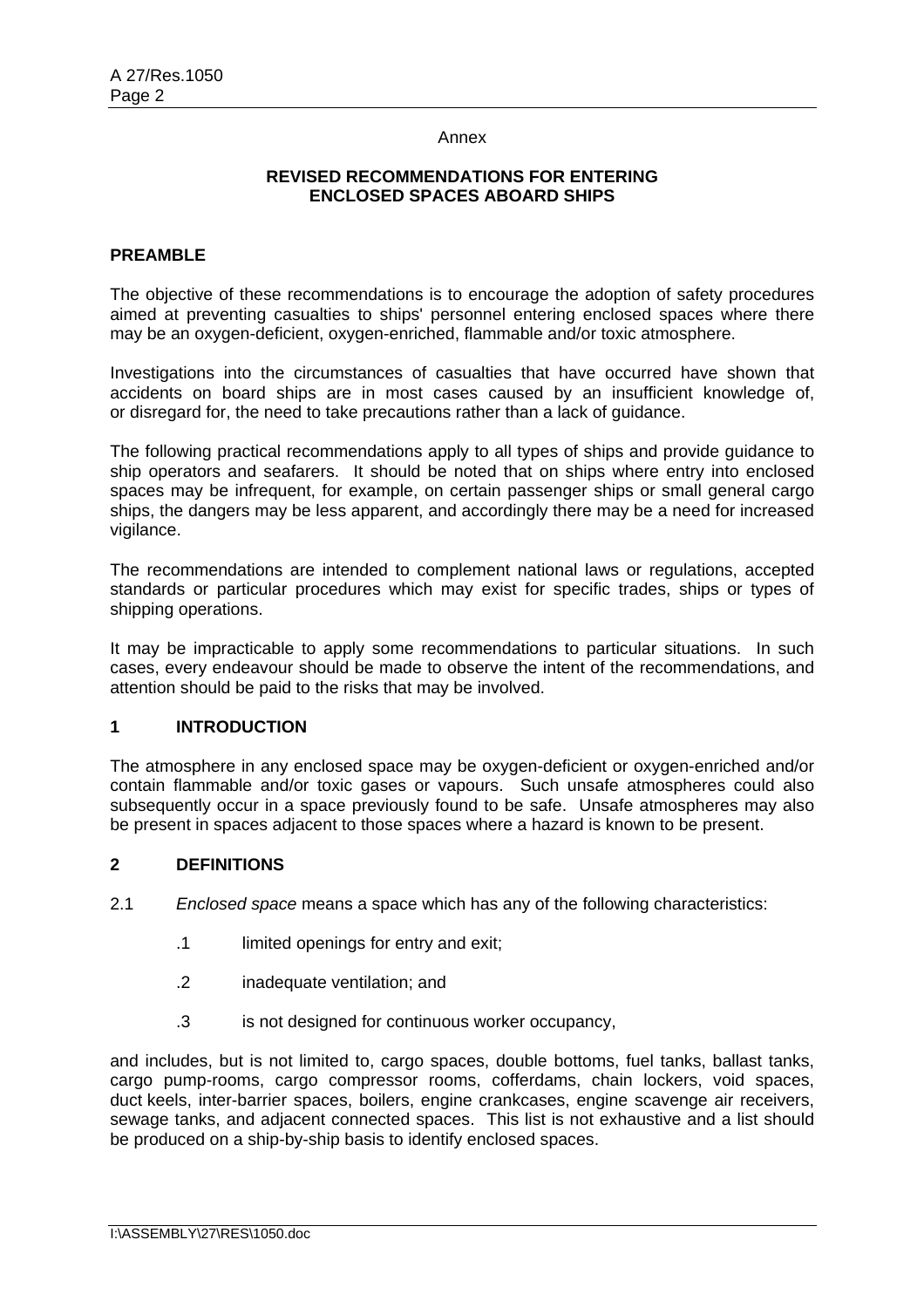2.2 *Adjacent connected space* means a normally unventilated space which is not used for cargo but which may share the same atmospheric characteristics with the enclosed space such as, but not limited to, a cargo space accessway.

2.3 *Competent person* means a person with sufficient theoretical knowledge and practical experience to make an informed assessment of the likelihood of a dangerous atmosphere being present or subsequently arising in the space.

2.4 *Responsible person* means a person authorized to permit entry into an enclosed space and having sufficient knowledge of the procedures to be established and complied with on board, in order to ensure that the space is safe for entry.

2.5 *Attendant* means a person who is suitably trained within the safety management system, maintains a watch over those entering the enclosed space, maintains communications with those inside the space and initiates the emergency procedures in the event of an incident occurring.

# **3 SAFETY MANAGEMENT FOR ENTRY INTO ENCLOSED SPACES**

3.1 The safety strategy to be adopted in order to prevent accidents on entry to enclosed spaces should be approached in a comprehensive manner by the company.

3.2 The company should ensure that the procedures for entering enclosed spaces are included among the key shipboard operations concerning the safety of the personnel and the ship, in accordance with paragraph 7 of the International Safety Management (ISM) Code.

3.3 The company should elaborate a procedural implementation scheme which provides for training in the use of atmospheric testing equipment in such spaces and a schedule of regular onboard drills for crews.

3.3.1 Competent and responsible persons should be trained in enclosed space hazard recognition, evaluation, measurement, control and elimination, using standards acceptable to the Administration.

3.3.2 Crew members should be trained, as appropriate, in enclosed space safety, including familiarization with onboard procedures for recognizing, evaluating and controlling hazards associated with entry into enclosed spaces.

3.4 Internal audits by the company and external audits by the Administration of the ship's safety management system should verify that the established procedures are complied with in practice and are consistent with the safety strategy referred to in paragraph 3.1.

## **4 ASSESSMENT OF RISK**

4.1 The company should ensure that a risk assessment is conducted to identify all enclosed spaces on board the ship. This risk assessment should be periodically revisited to ensure its continued validity.

4.2 In order to ensure safety, a competent person should always make a preliminary assessment of any potential hazards in the space to be entered, taking into account previous cargo carried, ventilation of the space, coating of the space and other relevant factors. The competent person's preliminary assessment should determine the potential for the presence of an oxygen-deficient, oxygen-enriched, flammable or toxic atmosphere. The competent person should bear in mind that the ventilation procedures for an adjacent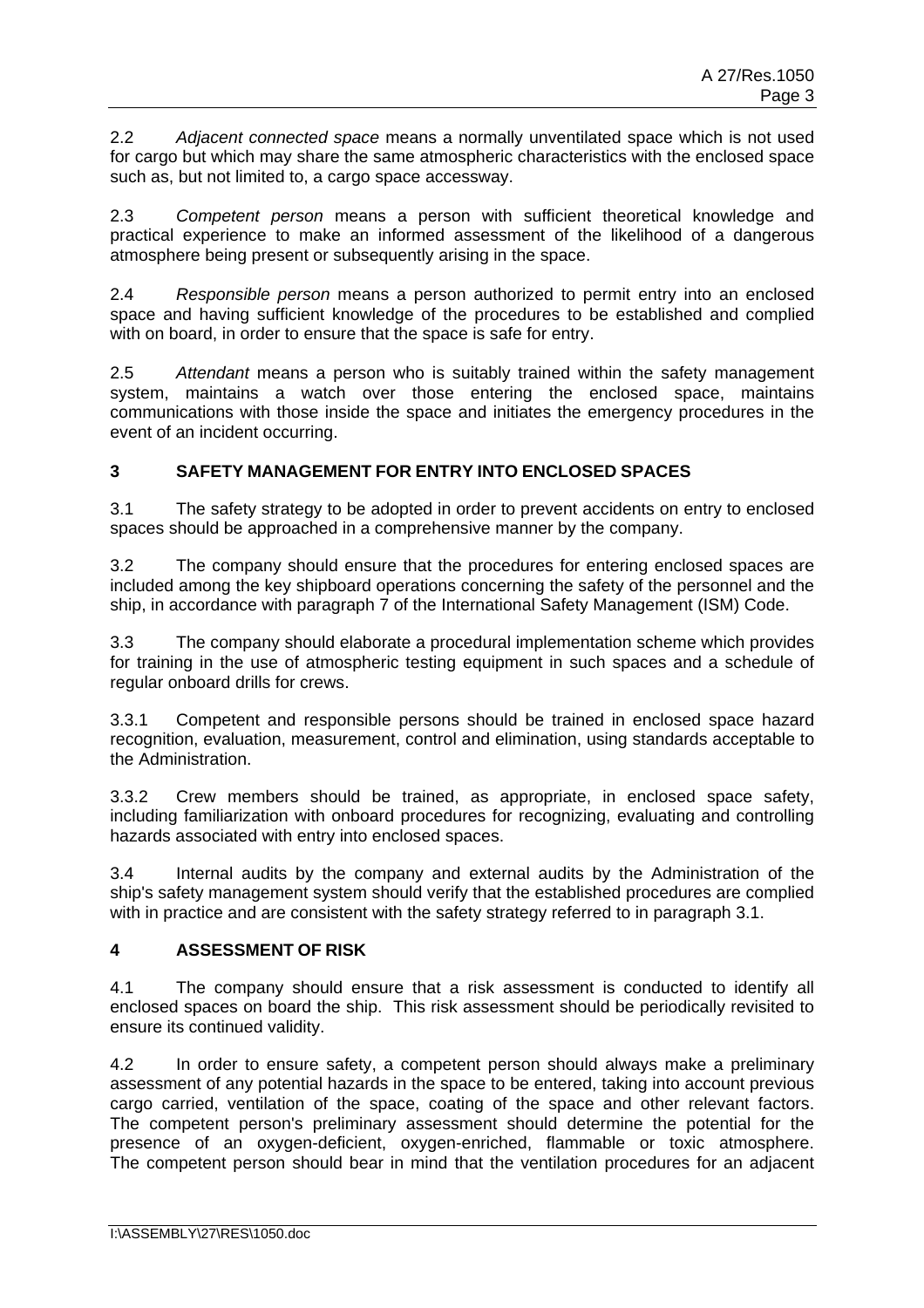connected space may be different from the procedures for the ventilation of the enclosed space itself.

4.3 The procedures to be followed for testing the atmosphere in the space and for entry should be decided on the basis of the preliminary assessment. These will depend on whether the preliminary assessment shows that:

- .1 there is minimal risk to the health or life of personnel entering the space; or
- .2 there is no immediate risk to health or life but a risk could arise during the course of work in the space; or
- .3 a risk to health or life is identified.

4.4 Where the preliminary assessment indicates minimal risk to health or life or potential for a risk to arise during the course of work in the space, the precautions described in sections 5, 6, 7 and 8 should be followed, as appropriate.

4.5 Where the preliminary assessment identifies a risk to life or health, if entry is to be made, the additional precautions specified in section 9 should also be followed.

4.6 Throughout the assessment process, there should be an assumption that the space to be entered is considered to be hazardous until positively proved to be safe for entry.

## **5 AUTHORIZATION OF ENTRY**

5.1 No person should open or enter an enclosed space unless authorized by the master or the nominated responsible person and unless the appropriate safety procedures laid down for the particular ship have been followed.

5.2 Entry into enclosed spaces should be planned and the use of an entry permit system, which may include the use of a checklist, is recommended. An Enclosed Space Entry Permit should be issued by the master or the nominated responsible person, and completed by the personnel who enter the space prior to entry. An example of the Enclosed Space Entry Permit is provided in the appendix.

## **6 GENERAL PRECAUTIONS**

6.1 Entry doors or hatches leading to enclosed spaces should at all times be secured against entry, when entry is not required.

6.2 A door or hatch cover which is opened to provide natural ventilation of an enclosed space may, wrongly, be taken to be an indication of a safe atmosphere and therefore, an attendant may be stationed at the entrance or the use of a mechanical barrier, such as a rope or chain positioned across the opening with an attached warning sign, could prevent such accidental entry.

6.3 The master or the responsible person should determine that it is safe to enter an enclosed space by ensuring that:

.1 potential hazards have been identified in the assessment and as far as possible isolated or made safe;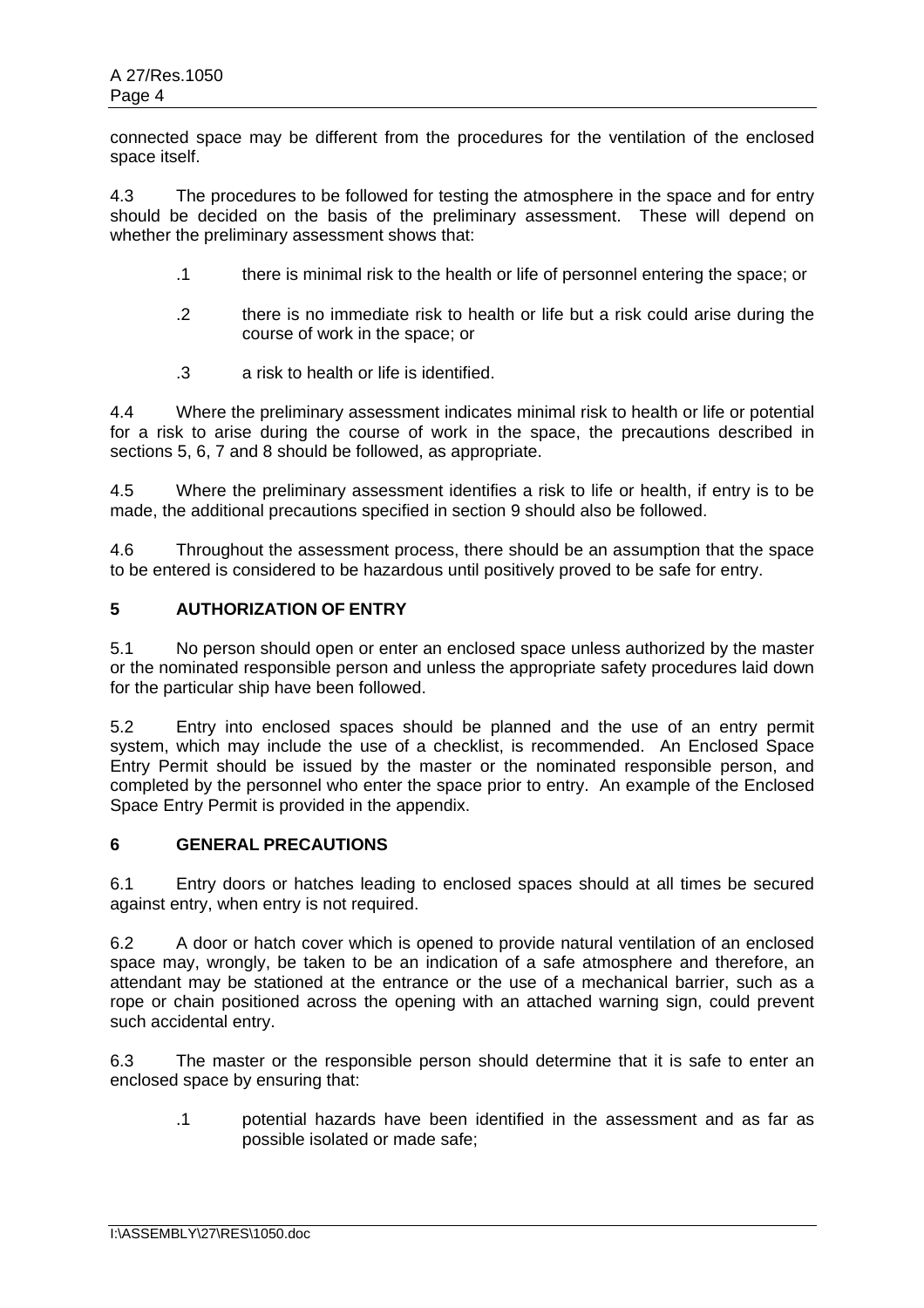- .2 the space has been thoroughly ventilated by natural or mechanical means to remove any toxic or flammable gases and to ensure an adequate level of oxygen throughout the space;
- .3 the atmosphere of the space has been tested as appropriate with properly calibrated instruments to ascertain acceptable levels of oxygen and acceptable levels of flammable or toxic vapours;
- .4 the space has been secured for entry and properly illuminated;
- .5 a suitable system of communication between all parties for use during entry has been agreed and tested;
- .6 an attendant has been instructed to remain at the entrance to the space whilst it is occupied;
- .7 rescue and resuscitation equipment has been positioned ready for use at the entrance to the space and rescue arrangements have been agreed;
- .8 personnel are properly clothed and equipped for the entry and subsequent tasks; and
- .9 a permit has been issued, authorizing entry.

The precautions in subparagraphs .6 and .7 may not apply to every situation described in this section. The person authorizing entry should determine whether an attendant and the positioning of rescue equipment at the entrance to the space are necessary.

6.4 Only trained personnel should be assigned the duties of entering, functioning as attendants or functioning as members of rescue teams. Ships' crews with rescue and first aid duties should be drilled periodically in rescue and first aid procedures. Training should include as a minimum:

- .1 identification of the hazards likely to be faced during entry into enclosed spaces;
- .2 recognition of the signs of adverse health effects caused by exposure to hazards during entry; and
- .3 knowledge of personal protective equipment required for entry.

6.5 All equipment used in connection with entry should be in good working condition and inspected prior to use.

# **7 TESTING THE ATMOSPHERE**

7.1 Appropriate testing of the atmosphere of a space should be carried out with properly calibrated equipment by persons trained in the use of the equipment. The manufacturers' instructions should be strictly followed. Testing of the space should be carried out before any person enters the space and at regular intervals thereafter until all work is completed. Where appropriate, the testing of the space should be carried out at as many different levels as is necessary to obtain a representative sample of the atmosphere in the space. In some cases it may be difficult to test the atmosphere throughout the enclosed space without entering the space (e.g. the bottom landing of a stairway) and this should be taken into account when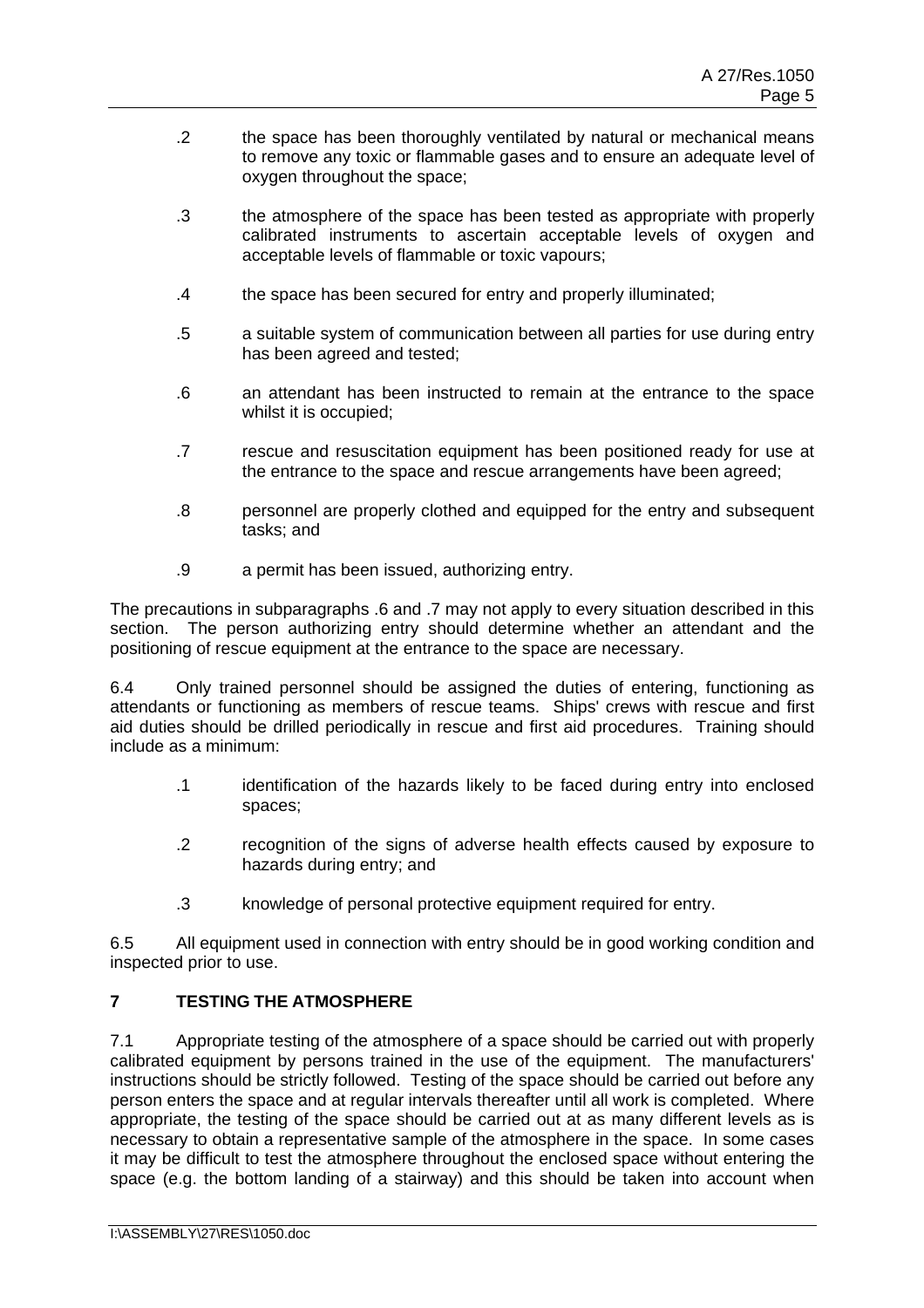assessing the risk to personnel entering the space. The use of flexible hoses or fixed sampling lines, which reach remote areas within the enclosed space, may allow for safe testing without having to enter the space.

- 7.2 For entry purposes, steady readings of all of the following should be obtained:
	- .1 21% oxygen by volume by oxygen content meter;

**Note**: National requirements may determine the safe atmosphere range.

- .2 not more than 1% of lower flammable limit (LFL) on a suitably sensitive combustible gas indicator, where the preliminary assessment has determined that there is potential for flammable gases or vapours; and
- .3 not more than 50% of the occupational exposure limit (OEL)<sup>\*</sup> of any toxic vapours and gases.

If these conditions cannot be met, additional ventilation should be applied to the space and re-testing should be conducted after a suitable interval.

7.3 Any gas testing should be carried out with ventilation to the enclosed space stopped, and after conditions have stabilized, in order to obtain accurate readings.

7.4 Where the preliminary assessment has determined that there is potential for the presence of toxic gases and vapours, appropriate testing should be carried out, using fixed or portable gas or vapour detection equipment. The readings obtained by this equipment should be below the occupational exposure limits for the toxic gases or vapours given in accepted national or international standards, in accordance with paragraph 7.2. It should be noted that testing for flammability or oxygen content does not provide a suitable means of measuring for toxicity, nor vice versa.

7.5 It should be emphasized that the internal structure of the space, cargo, cargo residues and tank coatings may also present situations where oxygen-deficient areas may exist, and should always be suspected, even when an enclosed space has been satisfactorily tested as being suitable for entry. This is particularly the case for spaces where the path of the supply and outlet ventilation is obstructed by structural members or cargo.

## **8 PRECAUTIONS DURING ENTRY**

8.1 The atmosphere should be tested frequently whilst the space is occupied and persons should be instructed to leave the space should there be a deterioration in the conditions.

8.2 Persons entering enclosed spaces should be provided with calibrated and tested multi-gas detectors that monitor the levels of oxygen, carbon monoxide and other gases as appropriate.

8.3 Ventilation should continue during the period that the space is occupied and during temporary breaks. Before re-entry after a break, the atmosphere should be re-tested. In the event of failure of the ventilation system, any persons in the space should leave immediately.

<sup>\*</sup> It should be noted that the term Occupational Exposure Limit (OEL) includes the Permissible Exposure Limit (PEL), Maximum Admissible Concentration (MAC) and Threshold Limit Value (TLV) or any other internationally recognized terms.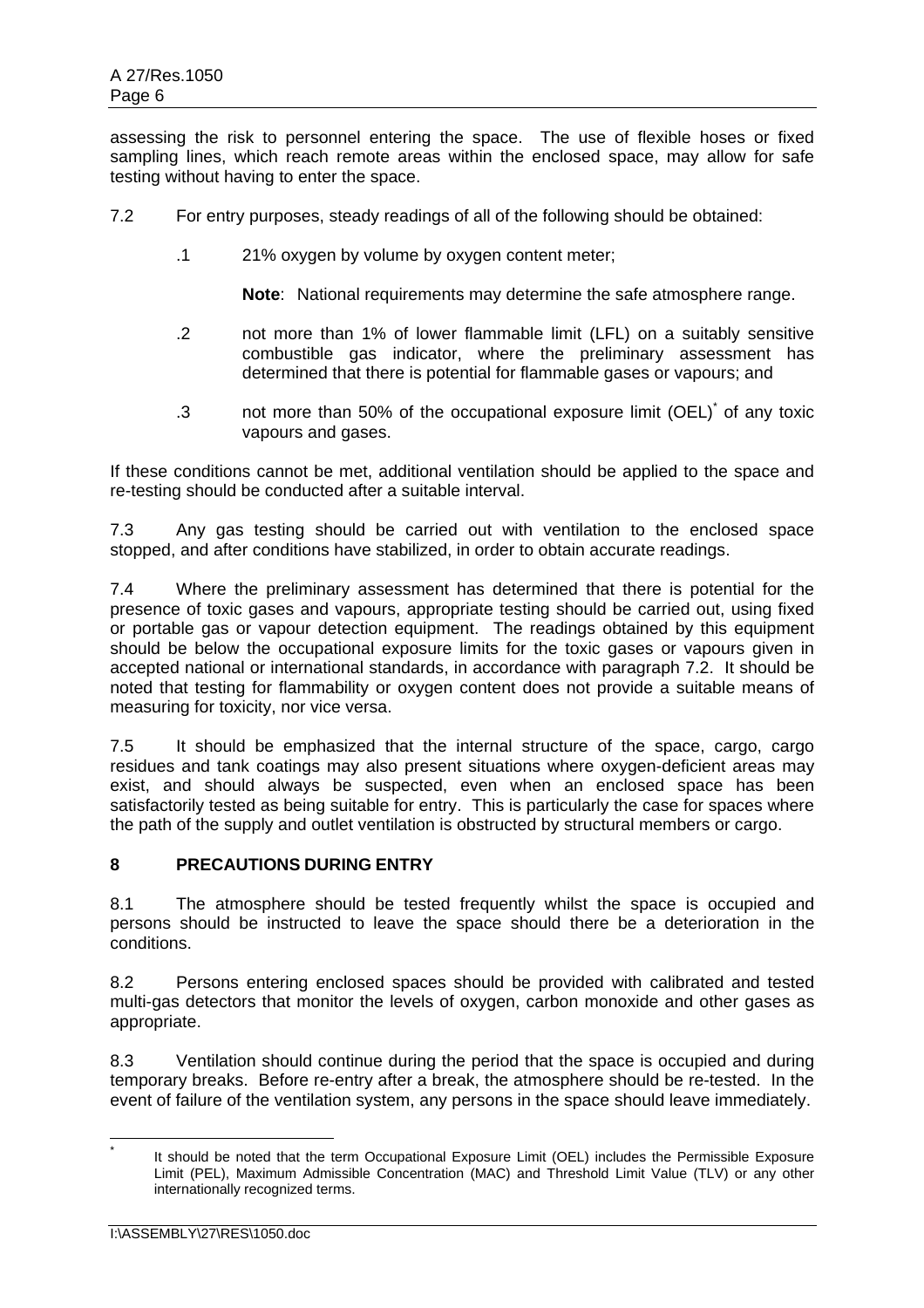8.4 Particular care should be exhibited when working on pipelines and valves within the space. If conditions change during the work, increased frequency of testing of the atmosphere should be performed. Changing conditions that may occur include increasing ambient temperatures, the use of oxygen-fuel torches, mobile plant, work activities in the enclosed space that could evolve vapours, work breaks, or if the ship is ballasted or trimmed during the work.

8.5 In the event of an emergency, under no circumstances should the attending crew member enter the space before help has arrived and the situation has been evaluated to ensure the safety of those entering the space to undertake rescue operations. Only properly trained and equipped personnel should perform rescue operations in enclosed spaces.

## **9 ADDITIONAL PRECAUTIONS FOR ENTRY INTO A SPACE WHERE THE ATMOSPHERE IS KNOWN OR SUSPECTED TO BE UNSAFE**

9.1 Spaces that have not been tested should be considered unsafe for persons to enter. If the atmosphere in an enclosed space is suspected or known to be unsafe, the space should only be entered when no practical alternative exists. Entry should only be made for further testing, essential operation, safety of life or safety of a ship. The number of persons entering the space should be the minimum compatible with the work to be performed.

9.2 Suitable breathing apparatus, e.g. of the air-line or self-contained type, should always be worn, and only personnel trained in its use should be allowed to enter the space. Air-purifying respirators should not be used as they do not provide a supply of clean air from a source independent of the atmosphere within the space.

9.3 Persons entering enclosed spaces should be provided with calibrated and tested multi-gas detectors that monitor the levels of oxygen, carbon monoxide and other gases as appropriate.

9.4 Rescue harnesses should be worn and, unless impractical, lifelines should be used.

9.5 Appropriate protective clothing should be worn, particularly where there is any risk of toxic substances or chemicals coming into contact with the skin or eyes of those entering the space.

9.6 The advice in paragraph 8.5 concerning emergency rescue operations is particularly relevant in this context.

# **10 HAZARDS RELATED TO SPECIFIC TYPES OF SHIPS OR CARGO**

# **10.1 Dangerous goods in packaged form**

10.1.1 The atmosphere of any space containing dangerous goods may put at risk the health or life of any person entering it. Dangers may include flammable, toxic or corrosive gases or vapours that displace oxygen, residues on packages and spilled material. The same hazards may be present in spaces adjacent to the cargo spaces. Information on the hazards of specific substances is contained in the International Maritime Dangerous Goods (IMDG) Code, the Emergency Procedures for Ships Carrying Dangerous Goods (EMS) and Material Safety Data Sheets (MSDS)\* . If there is evidence or suspicion that

 $\overline{a}$ \*

Refer to the *Recommendations for material safety data sheets (MSDS) for MARPOL Annex I oil cargo and oil fuel* (resolution MSC.286(86)).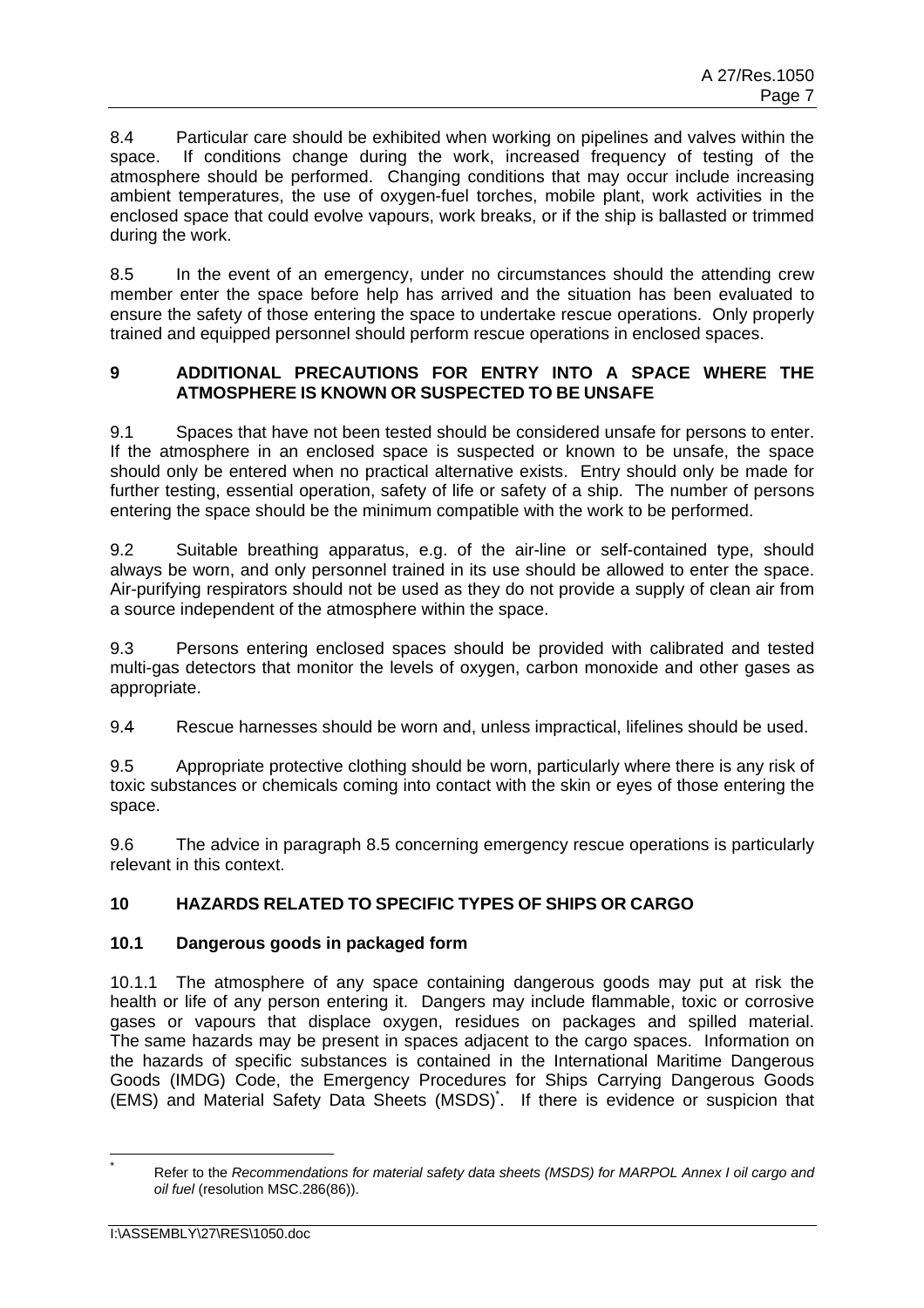leakage of dangerous substances has occurred, the precautions specified in section 9 should be followed.

10.1.2 Personnel required to deal with spillages or to remove defective or damaged packages should be appropriately trained and wear suitable breathing apparatus and appropriate protective clothing.

## **10.2 Liquid bulk**

The tanker industry has produced extensive advice to operators and crews of ships engaged in the bulk carriage of oil, chemicals and liquefied gases, in the form of specialist international safety guides. Information in the guides on enclosed space entry amplifies these recommendations and should be used as the basis for preparing entry plans.

## **10.3 Solid bulk**

On ships carrying solid bulk cargoes, dangerous atmospheres may develop in cargo spaces and adjacent spaces. The dangers may include flammability, toxicity, oxygen depletion or self-heating, as identified in the shipper's declaration. For additional information, reference should be made to the International Maritime Solid Bulk Cargoes (IMSBC) Code.

## **10.4 Use of Nitrogen as an inert gas\***

Nitrogen is a colourless and odourless gas that, when used as an inert gas, causes oxygen deficiency in enclosed spaces and at exhaust openings on deck during purging of tanks and void spaces and use in cargo holds. It should be noted that one deep breath of 100% nitrogen gas will be fatal.

## **10.5 Oxygen-depleting cargoes and materials**

A prominent risk with such cargoes is oxygen depletion due to the inherent form of the cargo, for example, self-heating, oxidation of metals and ores or decomposition of vegetable oils, fish oils, animal fats, grain and other organic materials or their residues. The materials listed below are known to be capable of causing oxygen depletion. However, the list is not exhaustive. Oxygen depletion may also be caused by other materials of vegetable or animal origin, by flammable or spontaneously combustible materials and by materials with a high metal content, including, but not limited to:

- .1 grain, grain products and residues from grain processing (such as bran, crushed grain, crushed malt or meal), hops, malt husks and spent malt;
- .2 oilseeds as well as products and residues from oilseeds (such as seed expellers, seed cake, oil cake and meal);
- .3 copra;
- .4 wood in such forms as packaged timber, round wood, logs, pulpwood, props (pit props and other propwood), woodchips, woodshavings, wood pellets and sawdust;

 \*

Refer to the Guidelines on tank entry for tankers using nitrogen as an inerting medium (MSC.1/Circ.1401).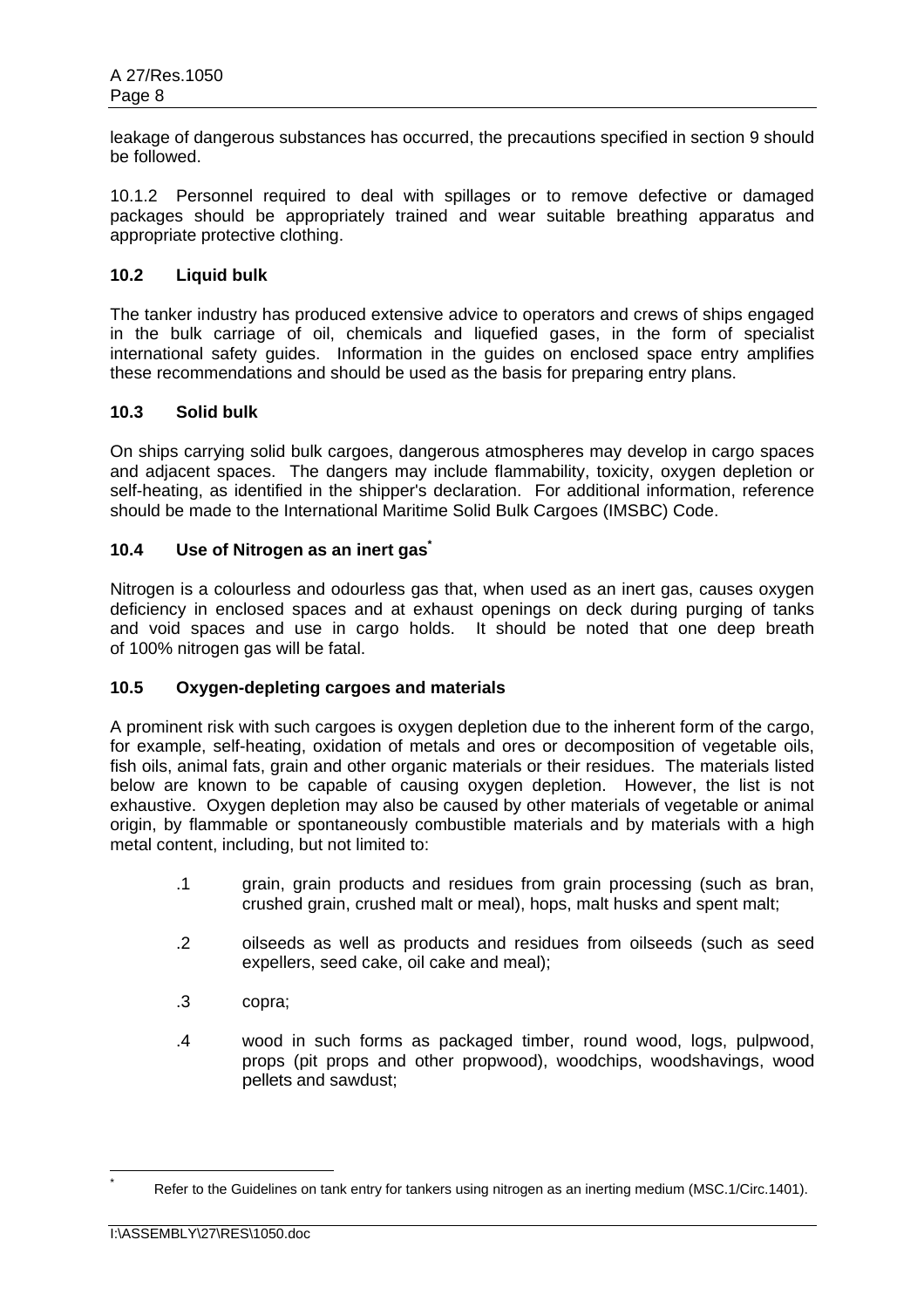- .5 jute, hemp, flax, sisal, kapok, cotton and other vegetable fibres (such as esparto grass/Spanish grass, hay, straw, bhusa), empty bags, cotton waste, animal fibres, animal and vegetable fabric, wool waste and rags;
- .6 fish, fishmeal and fishscrap;
- .7 guano;
- .8 sulphidic ores and ore concentrates;
- .9 charcoal, coal, lignite and coal products;
- .10 direct reduced iron (DRI);
- .11 dry ice;
- .12 metal wastes and chips, iron swarf, steel and other turnings, borings, drillings, shavings, filings and cuttings; and
- .13 scrap metal.

## **10.6 Fumigation**

When a ship is fumigated, the detailed recommendations contained in the Recommendations on the safe use of pesticides in ships (MSC.1/Circ.1358) should be followed. Spaces adjacent to fumigated spaces should be treated as if fumigated.

#### **11 CONCLUSION**

Failure to observe simple procedures can lead to persons being unexpectedly overcome when entering enclosed spaces. Observance of the principles and procedures outlined above will form a reliable basis for assessing risks in such spaces and for taking necessary precautions.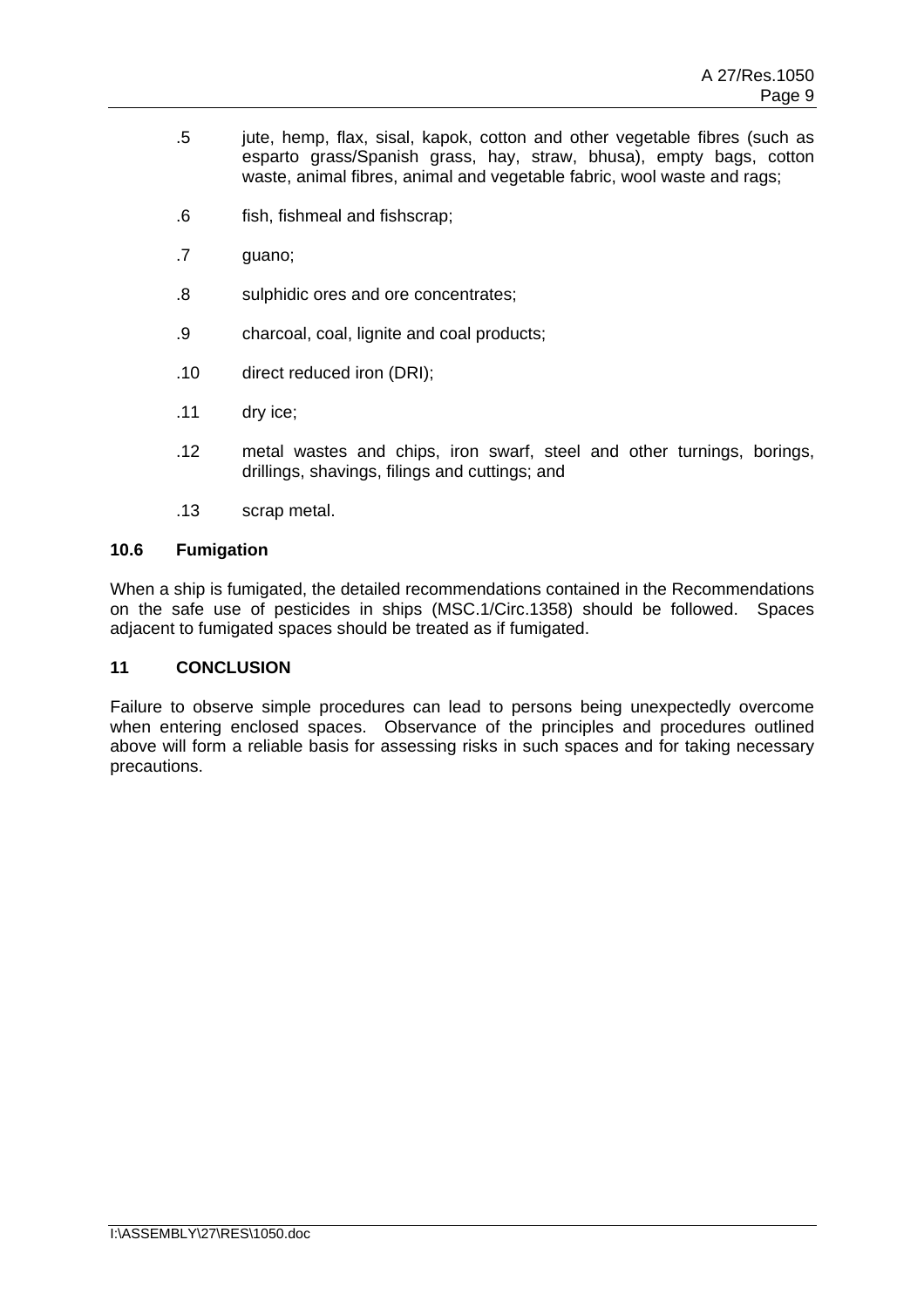### APPENDIX

### **EXAMPLE OF AN ENCLOSED SPACE ENTRY PERMIT**

This permit relates to entry into any enclosed space and should be completed by the master or responsible person and by any persons entering the space, e.g. competent person and attendant.

| Location/name of enclosed space                                                                                                        | <b>GENERAL</b>                                             |                       |           |
|----------------------------------------------------------------------------------------------------------------------------------------|------------------------------------------------------------|-----------------------|-----------|
|                                                                                                                                        |                                                            |                       |           |
| This permit is valid                                                                                                                   | from: hrs Date<br>hrs<br><u>to:___________</u>             | Date<br>(See Note 1)  |           |
| <b>SECTION 1 - PRE-ENTRY PREPARATION</b><br>(To be checked by the master or nominated responsible person)                              |                                                            |                       |           |
|                                                                                                                                        |                                                            | Yes                   | <b>No</b> |
| Has the space been thoroughly ventilated by mechanical means?                                                                          |                                                            |                       |           |
| Has the space been segregated by blanking off or<br>isolating all connecting pipelines or valves and electrical<br>power/equipment?    |                                                            |                       |           |
| Has the space been cleaned where necessary?                                                                                            |                                                            |                       |           |
| Has the space been tested and found safe for entry? (See note 2)<br>.                                                                  |                                                            |                       |           |
| Pre-entry atmosphere test readings:                                                                                                    |                                                            |                       |           |
| - oxygen % vol (21%)                                                                                                                   |                                                            | By:                   |           |
| - hydrocarbon % LFL (less than 1%)                                                                                                     | - toxic gases  ppm (less than 50% OEL of the specific gas) | Time:<br>(See note 3) |           |
| Have arrangements been made for frequent atmosphere checks to<br>be made while the space is occupied and after work breaks?            |                                                            |                       |           |
| Have arrangements been made for the space to be continuously<br>ventilated throughout the period of occupation and during work breaks? |                                                            |                       |           |
| Are access and illumination adequate?                                                                                                  |                                                            |                       |           |

 \*

Note that national requirements may determine the safe atmosphere range.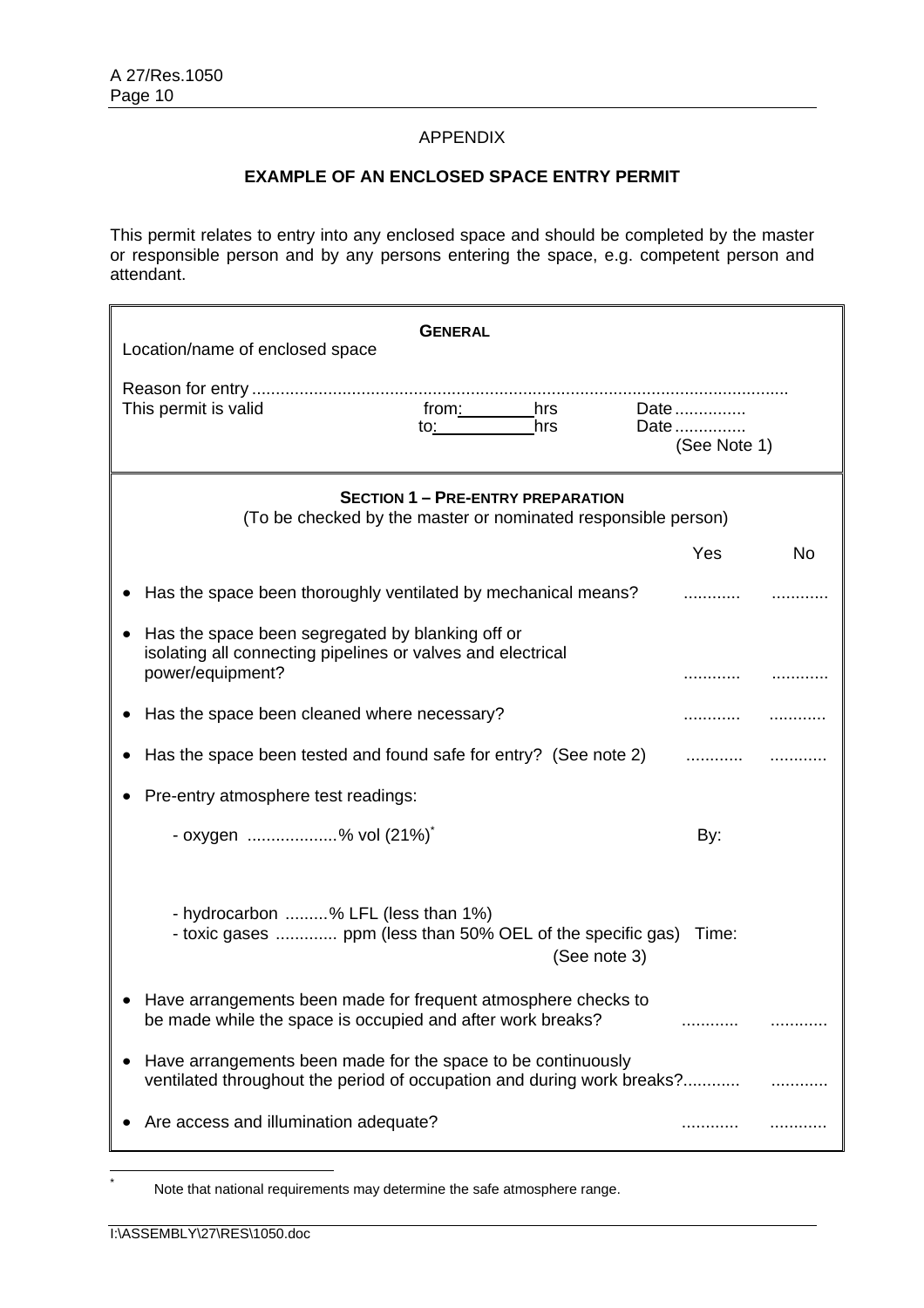|                                                                                                                                | Yes            | No           |
|--------------------------------------------------------------------------------------------------------------------------------|----------------|--------------|
| Is rescue and resuscitation equipment available for immediate use<br>by the entrance to the space?                             | $\mathbf{u}$   | $\mathbf{H}$ |
| Has an attendant been designated to be in constant<br>attendance at the entrance to the space?                                 | $\mathbf{H}$   | $\mathbf{H}$ |
| Has the officer of the watch (bridge, engine-room, cargo control<br>room) been advised of the planned entry?                   | $\mathbf{u}$   | $\mathbf{H}$ |
| Has a system of communication between all parties been tested<br>and emergency signals agreed?                                 | $\mathbf{H}$   | $\mathbf{H}$ |
| Are emergency and evacuation procedures established and<br>understood by all personnel involved with the enclosed space entry? | $\blacksquare$ | $\mathbf{u}$ |
| Is all equipment used in good working condition and inspected prior<br>to entry?                                               | $\mathbf{u}$   | $\mathbf{H}$ |
| Are personnel properly clothed and equipped?                                                                                   | "              | $\mathbf{H}$ |
|                                                                                                                                |                |              |

# **SECTION 2 – PRE-ENTRY CHECKS**

(To be checked by each person entering the space)

|           |                                                                                                                                                                  | Yes          | No           |
|-----------|------------------------------------------------------------------------------------------------------------------------------------------------------------------|--------------|--------------|
|           | • I have received instructions or permission from the master or<br>nominated responsible person to enter the enclosed space                                      | $\mathbf{H}$ | $\mathbf{u}$ |
| $\bullet$ | Section 1 of this permit has been satisfactorily completed by the<br>master or nominated responsible person                                                      | $\mathbf{H}$ |              |
|           | • I have agreed and understand the communication procedures                                                                                                      | "            | "            |
|           | I have agreed upon a reporting interval of  minutes                                                                                                              | $\mathbf{H}$ | $\mathbf{u}$ |
|           | • Emergency and evacuation procedures have been agreed and are<br>understood                                                                                     | $\mathbf{H}$ | $\mathbf{u}$ |
|           | • I am aware that the space must be vacated immediately in the event<br>of ventilation failure or if atmosphere tests show a change from<br>agreed safe criteria | "            |              |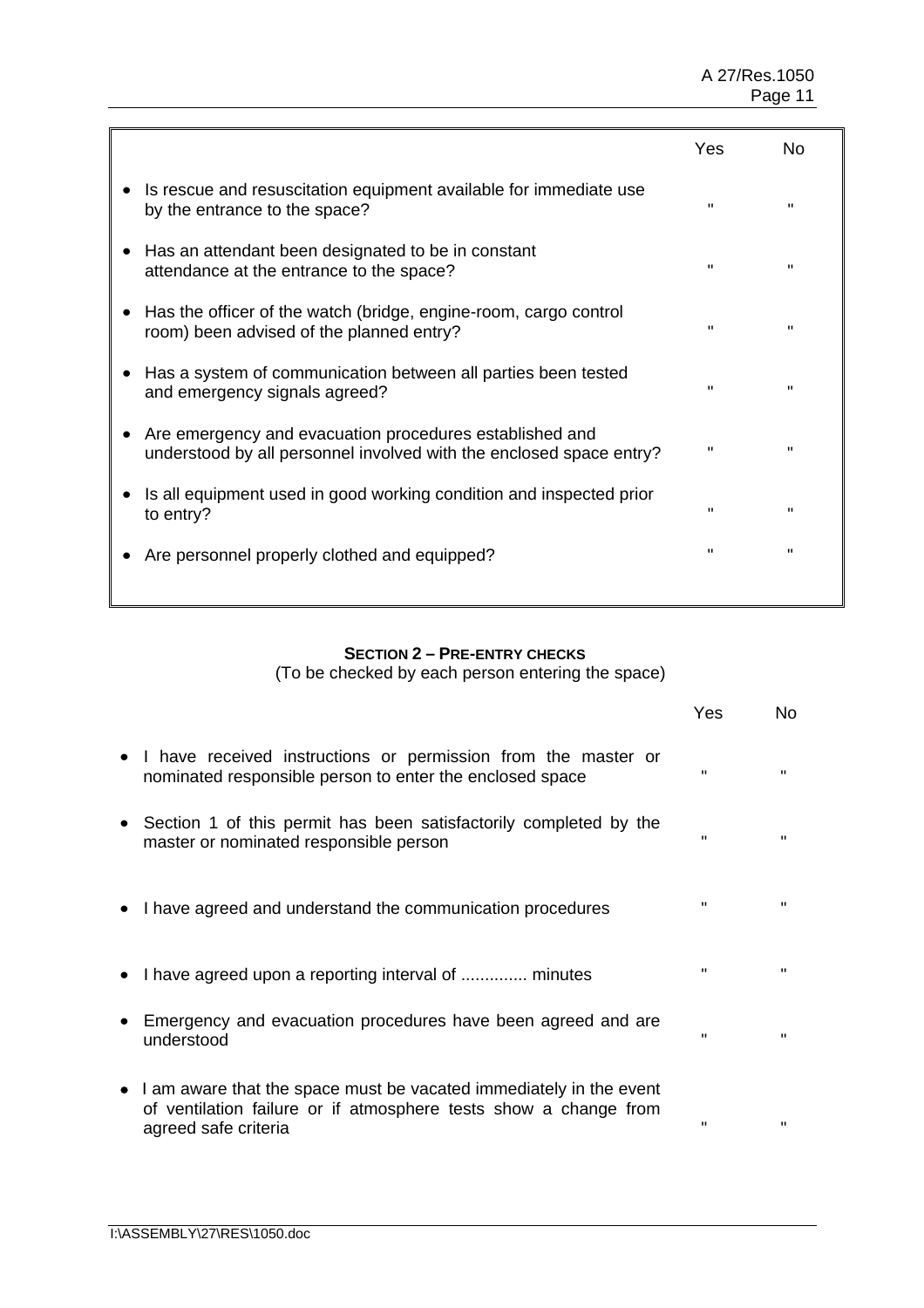| <b>SECTION 3 - BREATHING APPARATUS AND OTHER EQUIPMENT</b><br>(To be checked jointly by the master or nominated responsible<br>person and the person who is to enter the space) |            |    |
|---------------------------------------------------------------------------------------------------------------------------------------------------------------------------------|------------|----|
|                                                                                                                                                                                 | <b>Yes</b> | Nο |
| Those entering the space are familiar with any breathing<br>apparatus to be used                                                                                                |            |    |
| The breathing apparatus has been tested as follows:                                                                                                                             |            |    |
| - gauge and capacity of air supply<br>- low pressure audible alarm if fitted<br>- face mask – under positive pressure and not leaking                                           |            |    |
| The means of communication has been tested and emergency<br>signals agreed                                                                                                      |            |    |
| All personnel entering the space have been provided with<br>rescue harnesses and, where practicable, lifelines                                                                  |            |    |

Signed upon completion of sections 1, 2 and 3 by:

| Master or nominated responsible person  Date  Time |  |
|----------------------------------------------------|--|
|                                                    |  |
|                                                    |  |

| <b>SECTION 4 - PERSONNEL ENTRY</b><br>(To be completed by the responsible person supervising entry)   |      |       |  |
|-------------------------------------------------------------------------------------------------------|------|-------|--|
|                                                                                                       |      |       |  |
| Time out                                                                                              |      |       |  |
| <b>SECTION 5 - COMPLETION OF JOB</b><br>(To be completed by the responsible person supervising entry) |      |       |  |
| Job completed                                                                                         | Date |       |  |
| • Space secured against entry                                                                         | Date | Time  |  |
| • The officer of the watch has been<br>duly informed                                                  | Date | Time. |  |

Signed upon completion of sections 4 and 5 by:

Responsible person supervising entry ..................... Date .................. Time ................

### THIS PERMIT IS RENDERED INVALID SHOULD VENTILATION OF THE SPACE STOP OR IF ANY OF THE CONDITIONS NOTED IN THE CHECKLIST CHANGE